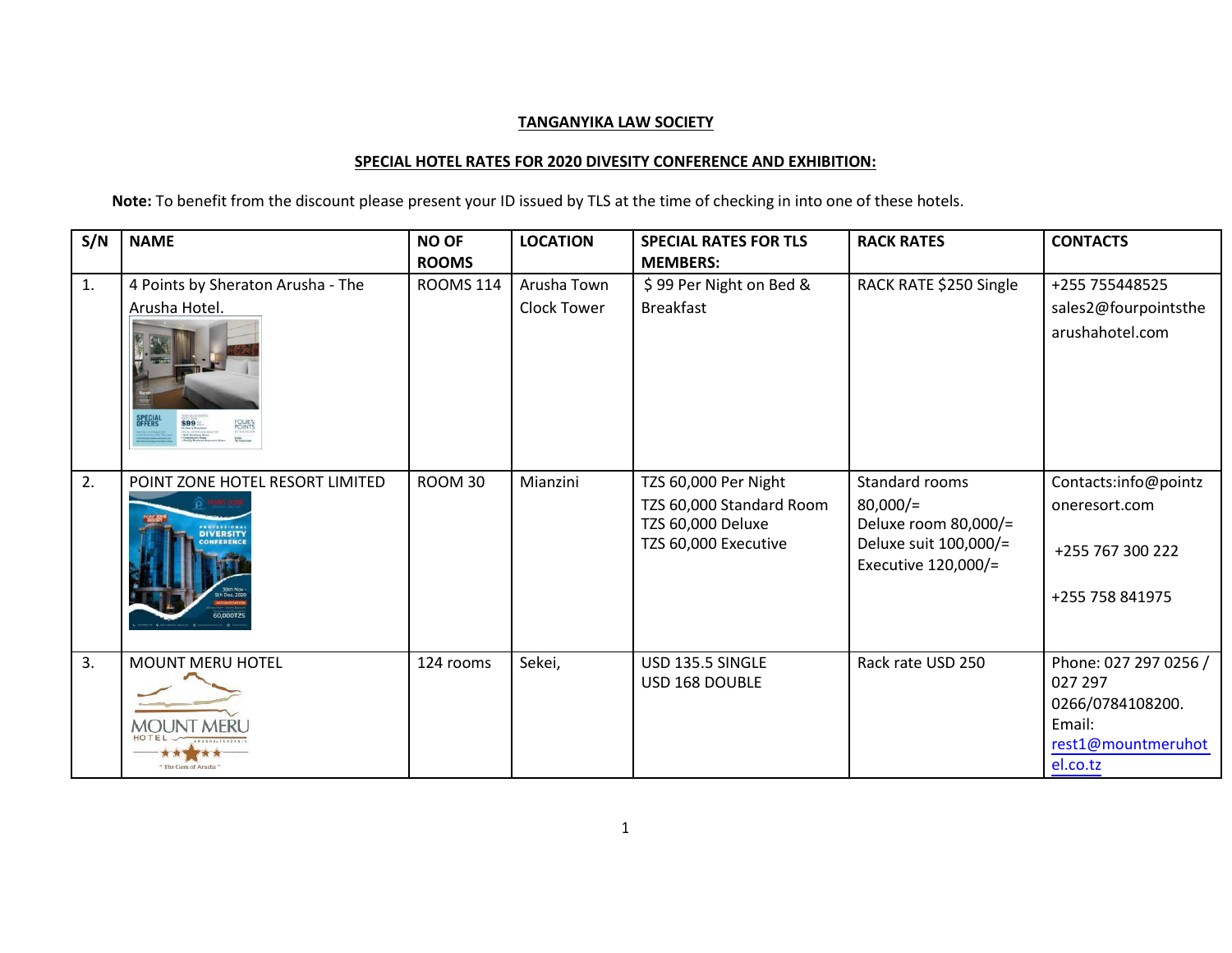| 4. | MASAI LAND SAFARI LODGE                                          | 54 rooms                  | Sakina                                          | TZS. 80,000/= Single<br>TZS. 90,000/= Double   | 140,000/= single<br>180,000/= double                                                                           | Phone: 0624 712020<br>0624 722020<br>Email:<br>marketing@masailand<br>safari.com<br>info@masailandsafari.<br>com |
|----|------------------------------------------------------------------|---------------------------|-------------------------------------------------|------------------------------------------------|----------------------------------------------------------------------------------------------------------------|------------------------------------------------------------------------------------------------------------------|
| 5. | <b>PANONE HOTEL</b><br><b>Panone Hotels</b>                      | 32 rooms                  | Sakinakwalddi                                   | TZS 60,000/=                                   | TZS 60,000/= Standard<br>TZS 75,000/= Double<br>TZS 70,000/= Deluxe<br>single<br>TZS 85,000/= Deluxe<br>Double | Phone: +255-752-626-<br>194/0677019586<br>info@panonehotels.co<br>$tz$                                           |
| 6. | <b>LUSH GARDEN HOTEL</b>                                         | 74 rooms                  | Sakinakwalddi                                   | TZS 60,000/= flat rate<br>TZS 70,000/=         | TZS 50,000/= Single<br>TZS 60,000/= Double                                                                     | Phone: 0787 88 44 66/<br>0753 22 2929<br>Email:<br>Ighotel_2007@yahoo.<br>com                                    |
| 7. | <b>ARUSHA PALACE HOTEL</b>                                       | 97 rooms                  | Makongoro<br>Rd,                                | USD 90 Single<br><b>USD110 Superior Double</b> | <b>USD 140</b><br><b>USD150</b><br><b>USD160</b><br><b>USD175</b><br><b>USD185</b>                             | Phone:+255 27 554<br>5800<br>0755 706206<br>marketing@palacehot<br>elarusha.com                                  |
| 9  | <b>GOLD CREST HOTEL (former East</b><br>Africa All Suites Hotel) | 20<br>executive<br>suites | Old Moshi<br>Road<br>Uzunguni/<br>Corridor Area | USD 90/= Single<br>USD 120/= Double            | <b>USD 190</b>                                                                                                 | 0717 857012(Joyce)                                                                                               |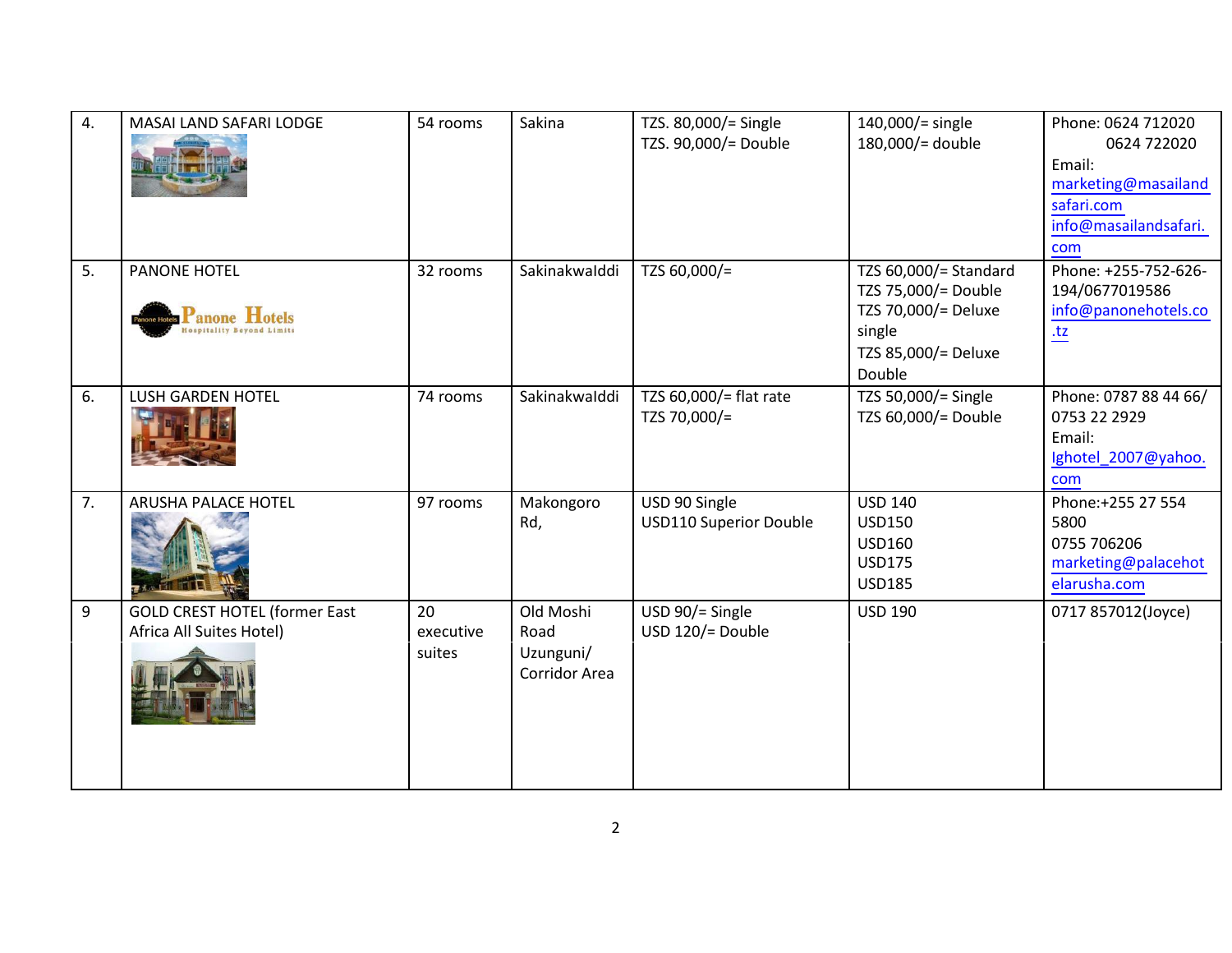| 10 | A1 HOTEL & RESORT<br>A1 HOTEL AND RESO | 40 rooms | Kisongo,<br>Arusha airport                  | 60,000/= Standard<br>$120,000/=$<br>Executive/Presidential                |                                                                           | 0766800901/<br>0710729353<br>Email:<br>info@a1hotelandresor<br>t.co.tz               |
|----|----------------------------------------|----------|---------------------------------------------|---------------------------------------------------------------------------|---------------------------------------------------------------------------|--------------------------------------------------------------------------------------|
| 11 | <b>DESTINATION 3DEGREES HOTEL</b>      | 24 rooms | IngiraStreet,<br>Corridor Area,<br>Uzunguni | TZS 65,000/= Single<br>TZS 85,000/= Double                                | USD 90 SINGLE                                                             | Phone: 255 744 557<br>790/0765 670 714<br>Email:<br>info@destination3deg<br>rees.com |
| 12 | <b>SG HOTEL</b><br><b>September</b>    |          | Mianzini                                    | TZS 120,000/= Single<br>TZS 180,000/= Double<br>TZS 160,000/=             | Price range: USD 120 to<br><b>USD 190</b>                                 | info@sgresorttz.com<br>+255 27 250<br>5050/0784227777                                |
| 13 | SILVER PALM HOTEL                      | 39 rooms | MakaoMapya                                  | TZS 70,000/= Single<br>TZS 75,000/= Double                                | TZS 70,000/= Single<br>TZS 80,000/= Double                                | 0767286630/<br>0782985441                                                            |
| 14 | <b>VENICE HOTEL</b>                    | 24 rooms | <b>MakaoMapya</b>                           | TZS 50,000/= Standard,<br>TZS 70,000/= Executive<br>TZS 80,000/= Twin Bed | TZS 50,000/= Standard,<br>TZS 70,000/= Executive<br>TZS 80,000/= Twin Bed | info@venicehotel.co.t<br>$\overline{z}$<br>phone: +255 742 856<br>357                |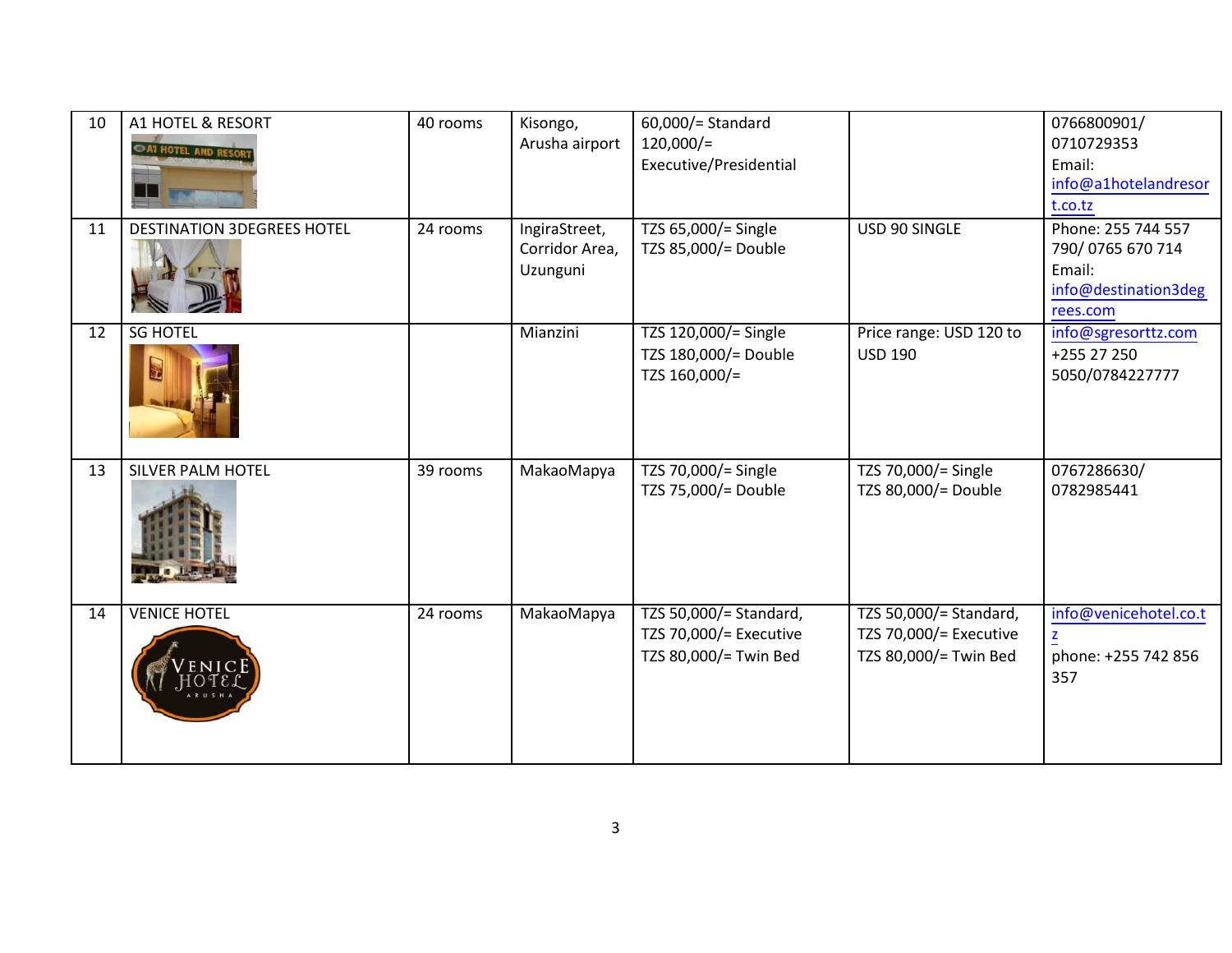| 15  | <b>GRACELAND HOTEL</b>      | 28 rooms | MakaoMapya<br>(opposite<br>Levoros P/S) | $50,000/$ = standards<br>70,000/= executive<br>80,000/= suites                       | TZS 65,000/= Standard<br>TZS 80,000/= Executive,<br>TZS 90,000/= Suites,<br>TZS 95,000/=<br>Twin/Triple. | info@gracelandhotel.c<br>o.tz<br>reservations@gracela<br>ndhotel.co.tz<br>+255788111334/<br>+255768111334<br>Manager 0767606204<br>(George) |
|-----|-----------------------------|----------|-----------------------------------------|--------------------------------------------------------------------------------------|----------------------------------------------------------------------------------------------------------|---------------------------------------------------------------------------------------------------------------------------------------------|
| 16  | <b>AFRICANA GRAND HOTEL</b> | 26 rooms | MakaoMapya<br>near Levoros<br>P/S       | TZS 45,000/= Standard,<br>TZS 50,000/= Standard<br>Double<br>TZS 60,000/= Executive, | 45 single<br>55 double                                                                                   | Phone: +255 757 080<br>622, +255 784 846 960<br>info@africanagrandho<br>tel.com0784500709<br>Bariki (Hotel Manager)                         |
| 17  | PALACE PREMIER HOTEL        | 40 rooms | MakaoMapya<br>near Levoros<br>P/S       | TZS 40,000/=, Standard<br>TZS. 60,000/= Deluxe                                       | 45,000/= Standard<br>65,000/= Deluxe                                                                     | Tel: 0766 770022,<br>+255 754 314550<br>info@premierpalace-<br>hotel.com<br>reservations@premier<br>palace-hotel.com                        |
| 18. | PEACE PALACE HOTEL          |          | MakaoMapya,                             | TZS 50,000/= Standard,<br>TZS 55,000/= Double                                        | TZS 70,000/= Standard,<br>90,000/=Double,                                                                | Email:<br>jsstrans_hotel@yahoo<br>.com<br>info@peacehotelarush<br>a.com<br>Phone: 0765 504 653                                              |
| 19. | <b>CITY LINK HOTEL</b>      | 50 rooms | Phillips, Himo<br>Road,                 | TZS 40,000/= Standard<br>TZS 60,000/= Executive                                      | TZS 40,000/= Standard<br>TZS 60,000/= Executive                                                          | Phone: +255 756 038<br>441                                                                                                                  |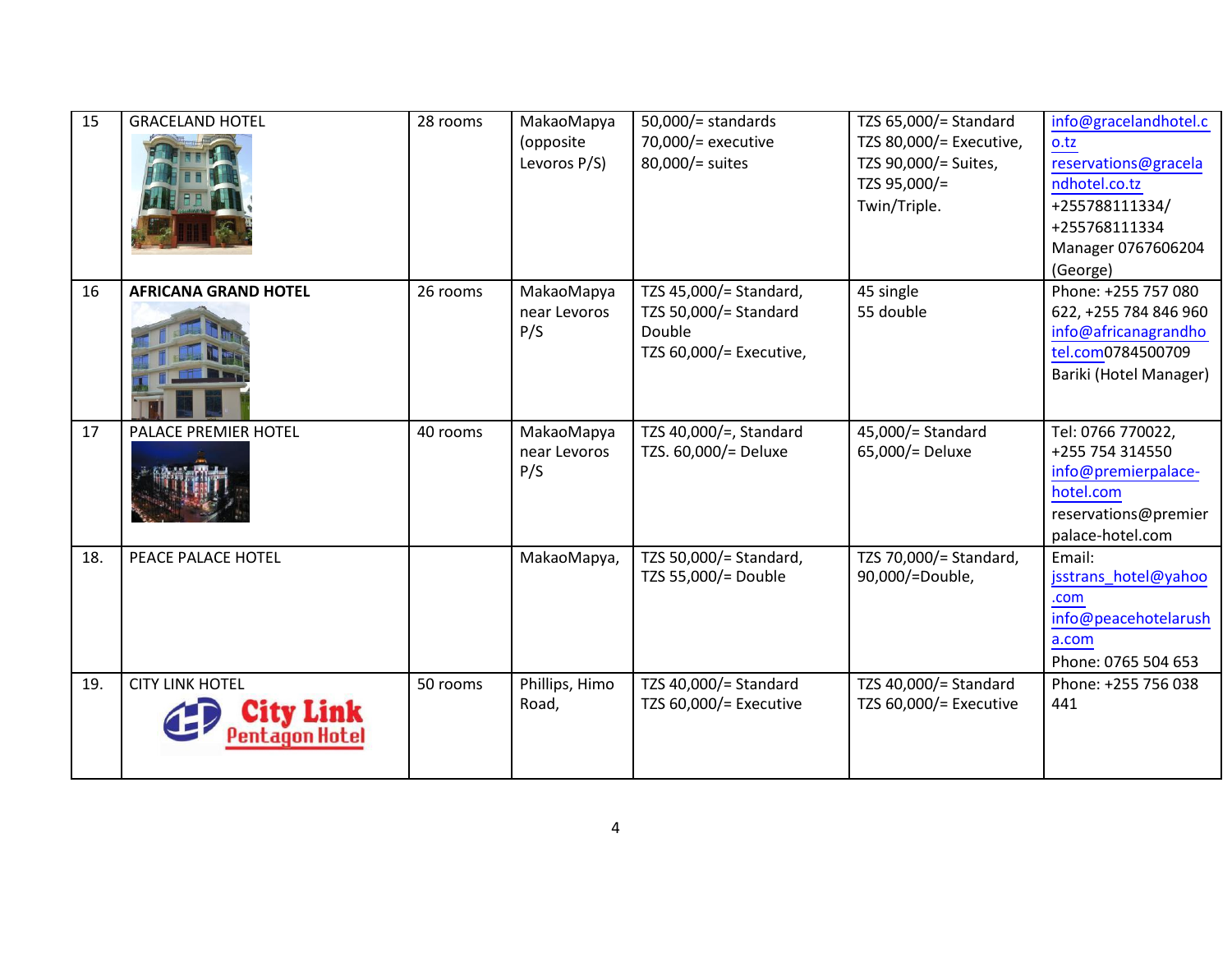| 20.             | <b>WAYSIDE HOTEL</b>                  | 18 rooms | Kimandoro/Ph<br>illips, Himo<br>Road, | TZS 30,000/= Standard<br>TZS 40,000/= Executive                                            | TZS 30,000/= Standard<br>TZS 40,000/= Executive                                            | Phone: +255 758 734<br>449                                                                                                                                    |
|-----------------|---------------------------------------|----------|---------------------------------------|--------------------------------------------------------------------------------------------|--------------------------------------------------------------------------------------------|---------------------------------------------------------------------------------------------------------------------------------------------------------------|
| 21.             | <b>CORRIDOR SPRINGS HOTEL</b>         |          | Engira Road,<br>Corridor Area         | TZS. 70,000/= Single<br>TZS. 120,000/=Double<br>TZS. 120,000/= Deluxe                      |                                                                                            | Phone: 027 254<br>5074/0272545075/07<br>46582896<br>Email:<br>info@corridorspringsh<br>otel.com                                                               |
| $\overline{22}$ | <b>JEVAS HOTEL</b>                    | 16 rooms | NgarenaroMa<br>kaomapya               | TZS.40,000/= Single<br>TZS. 45,000/=Double                                                 | TZS.40,000/= Single<br>TZS. 45,000/=Double                                                 | $+255$<br>Tel:<br>784510 184/0746<br>369544                                                                                                                   |
| 23              | <b>KIBO PALACE HOTEL &amp; RESORT</b> | 70 rooms | <b>Old Moshi</b><br>Road              | US\$126.5 Single<br>US\$.133 Double                                                        | US\$133 Single<br>US\$.148 Double<br>US\$. 311.5 Suit                                      | <b>Email:seservations@ki</b><br>bopalacehotel.comsal<br>es@kibopalacehotel.co<br>$\underline{\mathbf{m}}$<br>Mobile:<br>0753036444/ 075288<br>8841/0759365634 |
| 24              | <b>STEREO HOTEL</b>                   | 30 Rooms | Stand<br>ndogoyaHaice                 | TZS.45,000/= Single<br>TZS.50,000/= Double<br>TZS.55,000/= Twin bed<br>TZS.70,000/= Triple | TZS.45,000/= Single<br>TZS.50,000/= Double<br>TZS.55,000/= Twin bed<br>TZS.70,000/= Triple | Mobile: 0754309998                                                                                                                                            |